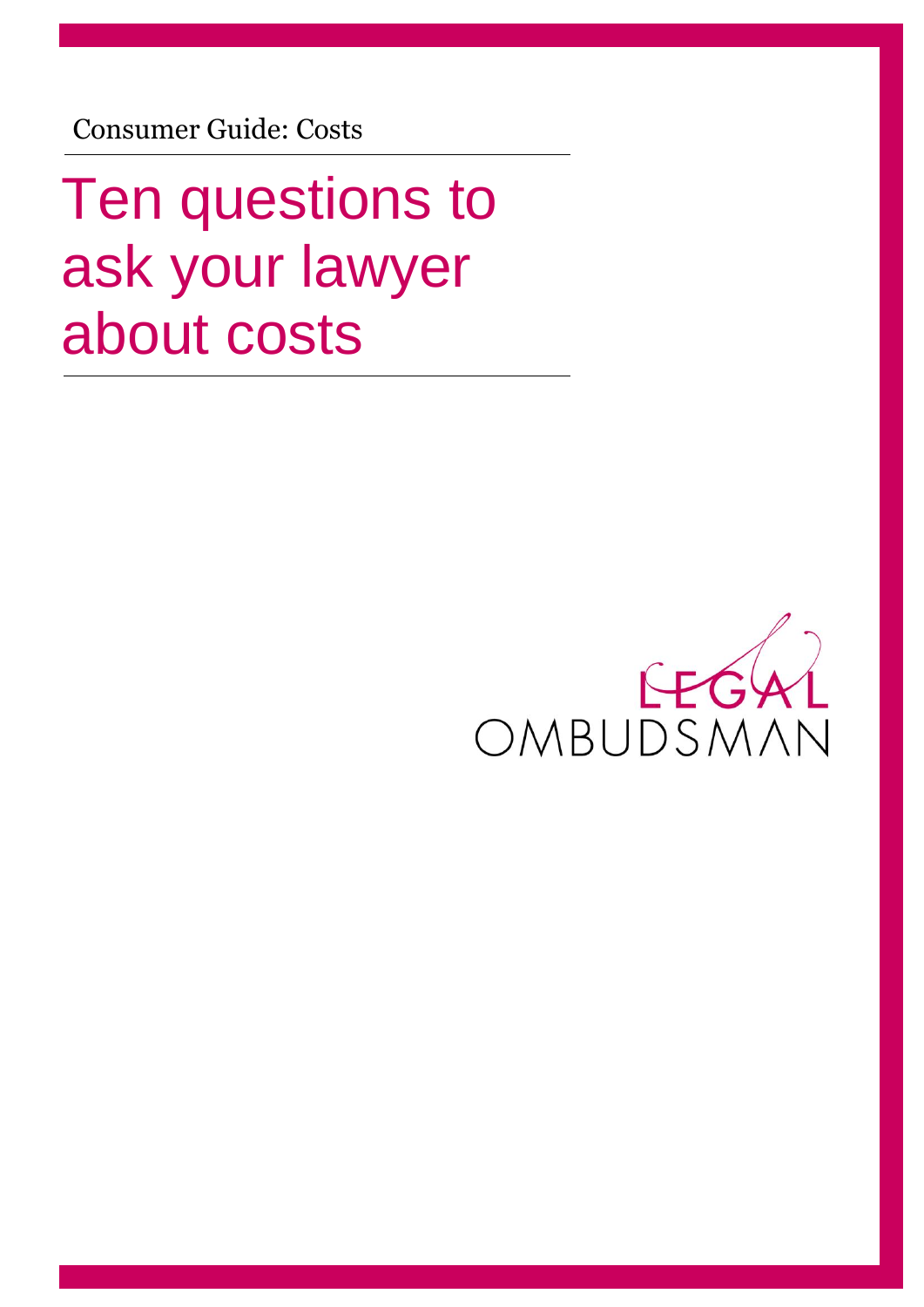**The information in this leaflet is useful for anyone who is using, or thinking of using, a legal service. This could be for a whole range of things, such as writing your will, buying a house, or going through divorce proceedings.** 

**Your lawyer should provide you with clear information about costs.** 

### **Introduction**

If you use a lawyer, he or she should talk to you about the cost of their services. But you should also understand their charges. We have come up with ten questions to ask your lawyer about the cost of your service. We've also included some top tips and explained the terms used to help you get the most from conversations with lawyers about costs.

As a consumer, you have the right to expect your lawyer to be clear about how much they are likely to charge you, and for the final bill to be clearly explained and in the range you expected.

Legal services can be complex and the final cost can depend on things such as the type of service, individual details of the case, and how events develop. The expertise and experience of the lawyer may affect things too. However, most services are straightforward and your lawyer should give you a clear idea of what you will be charged from the start. Even if things do get complicated, your lawyer should warn you when this happens, so there shouldn't be any surprises in your final bill.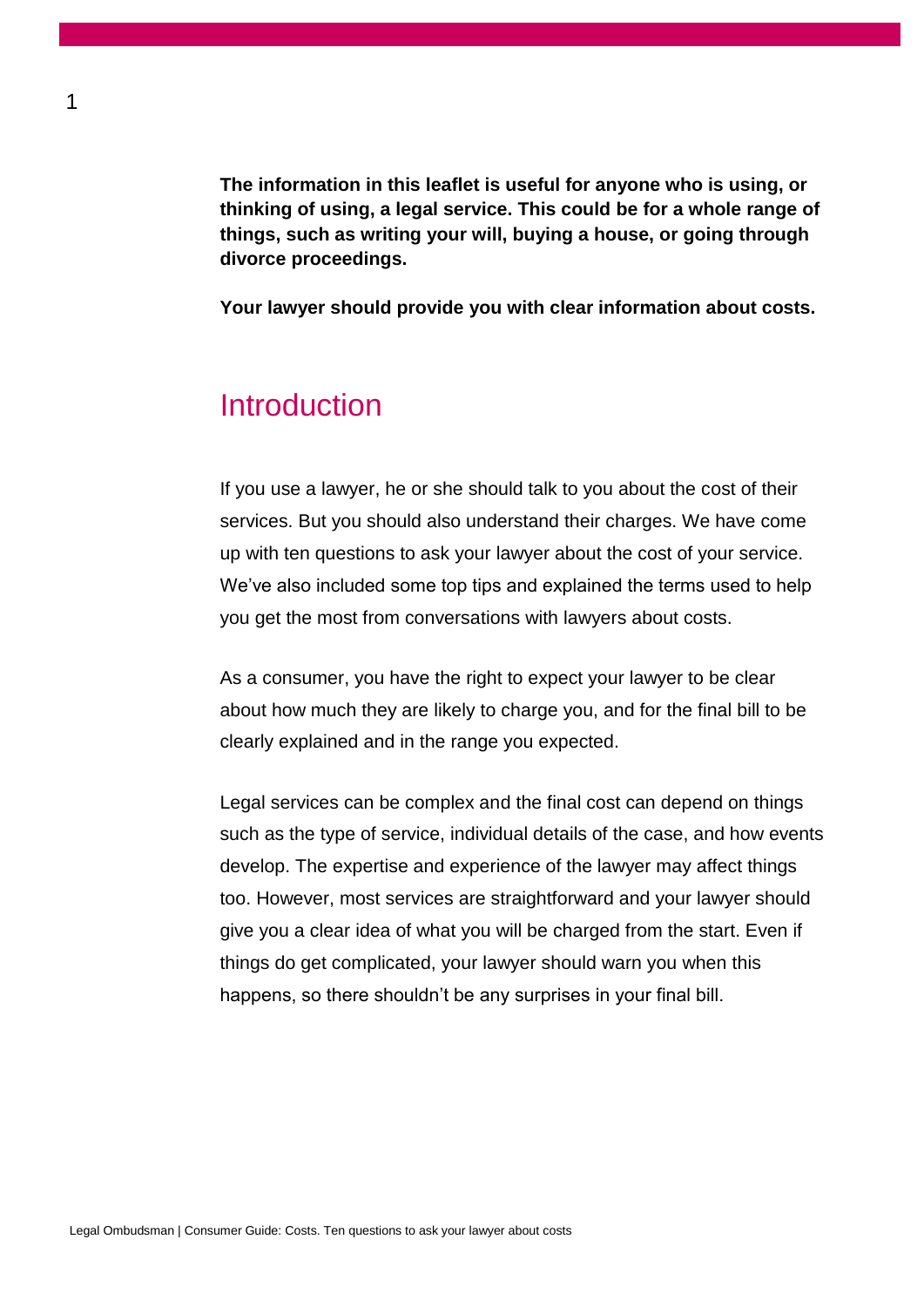A lawyer who values good service will happily answer your cost-related questions. Lawyers also have a duty to provide you with a client care letter when you appoint them. This letter should clearly explain the costs for the service and any terms and conditions that may affect the final price.

**Top Tip:** Ask questions. If you don't understand something, ask so you are clear. Legal services can be complicated, so there are no silly questions. Make sure you understand what is going on and how much you might be charged for it. Sometimes the answer can't be a fixed amount but it's good to get an idea of the price range.

## $\Omega$ 1

#### **"Will I be charged for a consultation?"**

Finding the lawyer who is right for you and the service you need is important. A consultation by phone, face-to-face, letter or online can help you make your decision. A lawyer can charge you for a consultation but they should tell you before you book and explain any conditions. For example, they may offer the first 30 minutes free but charge for time above that.

A lawyer should speak to you about costs and provide the best possible information so you can make an informed choice.

If you have a consultation, make the most of the opportunity. Do your research to find the right lawyer – you can check online, talk to friends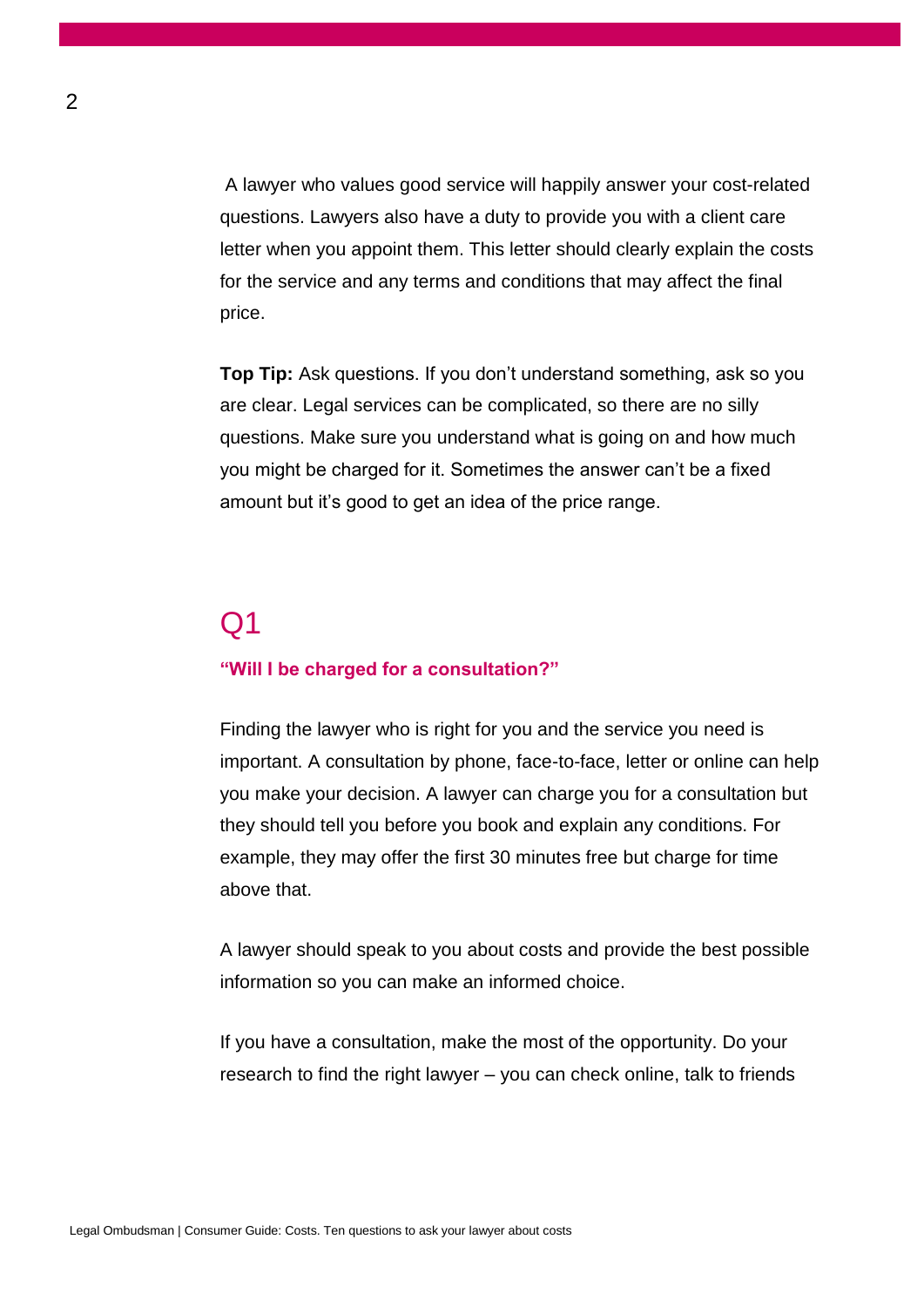and family, or speak to consumer organisations to help you make your choice.

**Top Tip:** Don't assume that because some lawyers offer free consultation, they all do. Ask if there's a fee when you book a consultation.

#### $O<sub>2</sub>$

#### **"How do you cost your service?"**

This question can help you shop around to get best value for money. Two lawyers may provide very different estimates for the same service. Understanding why the quotes differ can help you make the right decision. For example, one lawyer may be more experienced or an expert in the area of law your case involves. If you have a complex case, you might think it's better to pay more as it may improve the outcome and cost you less in the long run. With a fairly simple case you might decide you don't need that level of expertise, so it may be better value to go with the cheaper estimate.

Experience and skill are just two reasons why costs may differ. There are now more ways than ever to provide a legal service which can have an impact on what you pay. For example, you can now buy services that are phone or web based rather than face-to-face. Providers who offer this type of service may save on rent and backroom costs and might therefore offer a cheaper price to customers. Understanding if this type of service works for you will help you decide if it is, or isn't, value for money.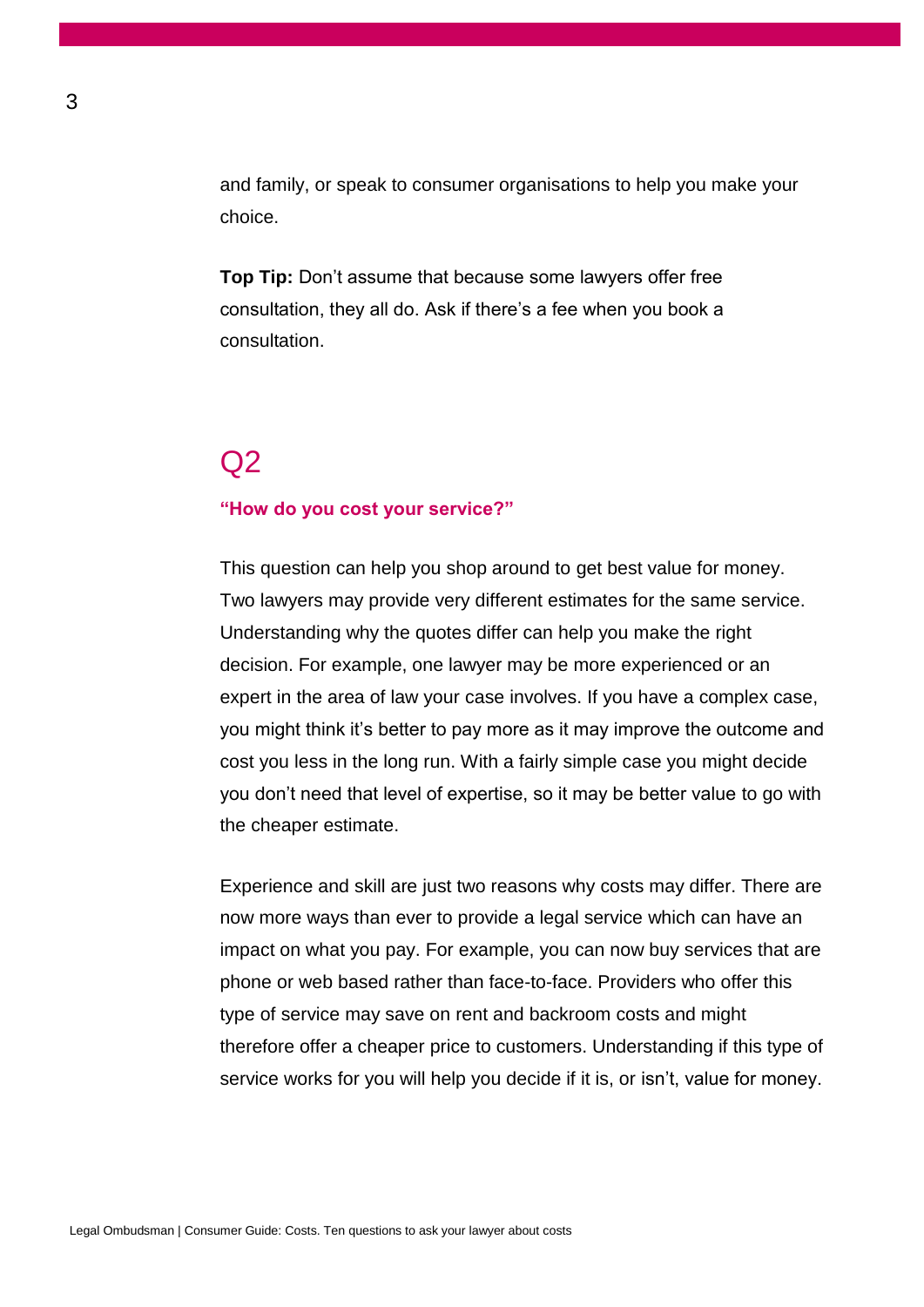Estimates may vary for a whole host of reasons. Ask questions until you understand enough about the services on offer so you can pick one that suits you.

**Top Tip:** It's ok to shop around. Get advice to help you find a lawyer that you trust and feel comfortable talking to. Speak to family and friends or contact organisations like the Citizens Advice Bureau for free guidance on finding a lawyer.

### $O<sub>3</sub>$

#### **"Can you tell me more about the way you charge?"**

Lawyers have different ways of charging and their charging method may also vary according to the service. For example, they may offer a fixed fee for writing a will, but an hourly rate for a probate service (the administration of a will when someone has died). Find out what charging method the lawyer will use and ask them to explain it to you in detail. Questions 4 and 5 help with understanding fixed fee and hourly rate charges.

Conditional fee arrangements (CFAs) are also known as 'no win, no fee' arrangements. If you lose, you won't, in general, have to pay your lawyer's fees, but may need to pay some out of pocket expenses such as barrister's fees or court fees. You may also be liable to pay some of the other side's costs but it is possible to get insurance to protect against this. If you win, you will have to pay your lawyer's fees and in addition there is usually a success fee which is intended to cover the risk that the firm are entering into with this type of agreement. You should in most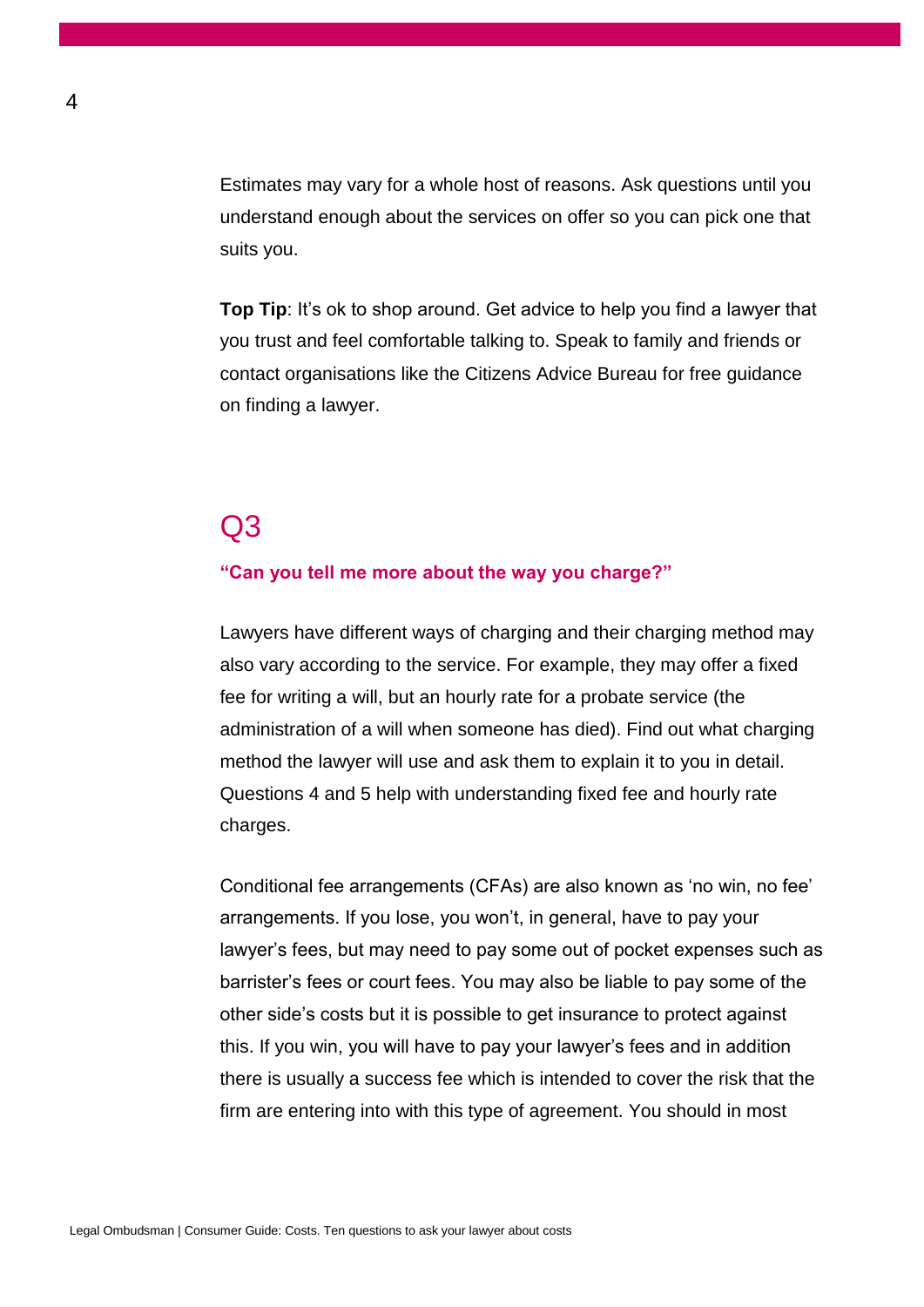cases, however, be able to recover your fees (including any success fee) from the other side. If you are thinking about entering into one of these arrangements, make sure you ask detailed questions so that you fully understand the terms and conditions.

Contingency fee agreements are also a type of 'no win no fee' agreement. If your lawyer agrees to represent you under a contingency fee agreement -- which should not be confused with a conditional fee arrangement -- they will be able to claim a percentage of any money they win on your behalf plus expenses. If you lose the case, you won't be charged a fee, but you might still have to pay other costs (which could include the other side's legal costs too).

The contingency fee percentage must be agreed in advance. You should also check whether the lawyer will deduct any expenses before they take their contingency fee or after as this can make a significant difference to the amount you finally receive. If the percentage you are asked to pay is very high, you could end up with very little – even if you win.

**Top Tip:** Ask what words mean. Sometimes lawyers use technical terms that you might not understand, so ask for an explanation.

### $\Omega$

**"What is a fixed fee and what does it cover? Will I be charged for any other costs?"**

The term 'fixed fee' can be used in different ways. It can be easy to assume that it covers all costs for the service you need. In some cases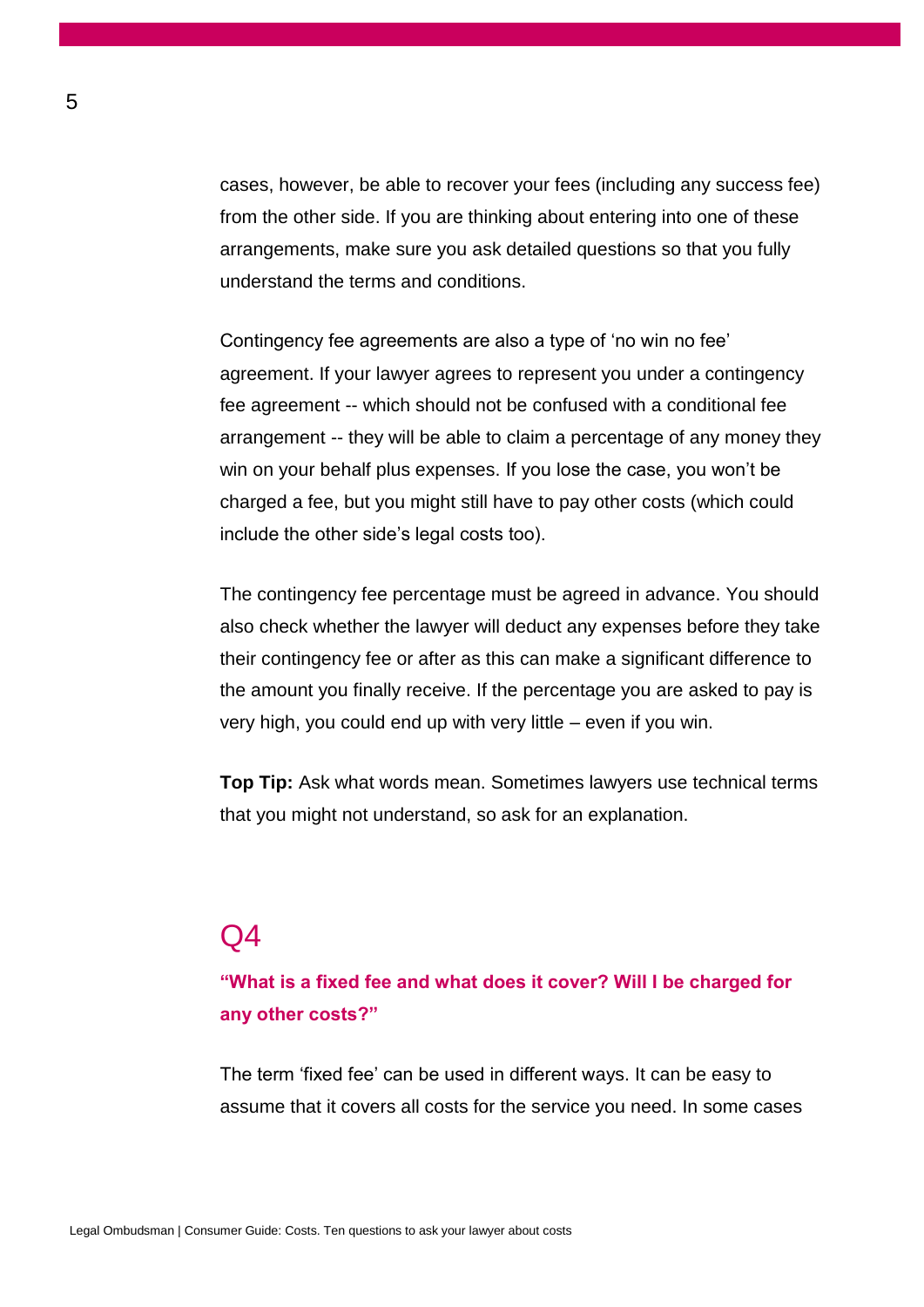that may be true, but it may also just refer to the lawyer's fees. For example, a 'fixed fee' in a property case may, or may not, include charges related to searches. Sometimes a lawyer may offer a 'fixed fee' for a stage of the case, so don't feel embarrassed about asking your lawyer exactly what they mean by 'fixed fee'. It's not a silly question; the term isn't self-explanatory.

Lawyers will sometimes give you an estimate of the costs. This isn't the same as a 'fixed fee', so check what your lawyer means. This can be important as sometimes a lawyer may charge a fixed fee for a particular stage but give an estimate for the next stage. If that happens, or you aren't sure, check what your lawyer means and ask for an estimate for the total cost of the case.

**Top Tip:** Ask if your estimate includes everything that you might be charged. Sometimes there are additional costs, such as stamp duty, if you are buying a house. It's good to be clear about how much the whole legal transaction will cost, what you need to do, and what your lawyer will do for you.

### Q5

**"You charge an hourly rate but I'd like an estimate for the cost of the whole service. What will my final bill look like?"**

If your lawyer charges an hourly rate, they must give you an estimate of how much the overall service will be. This should compare reasonably with your final bill. If you aren't sure, then ask your lawyer to give you an estimate for the whole service. Sometimes it can be hard to predict how

6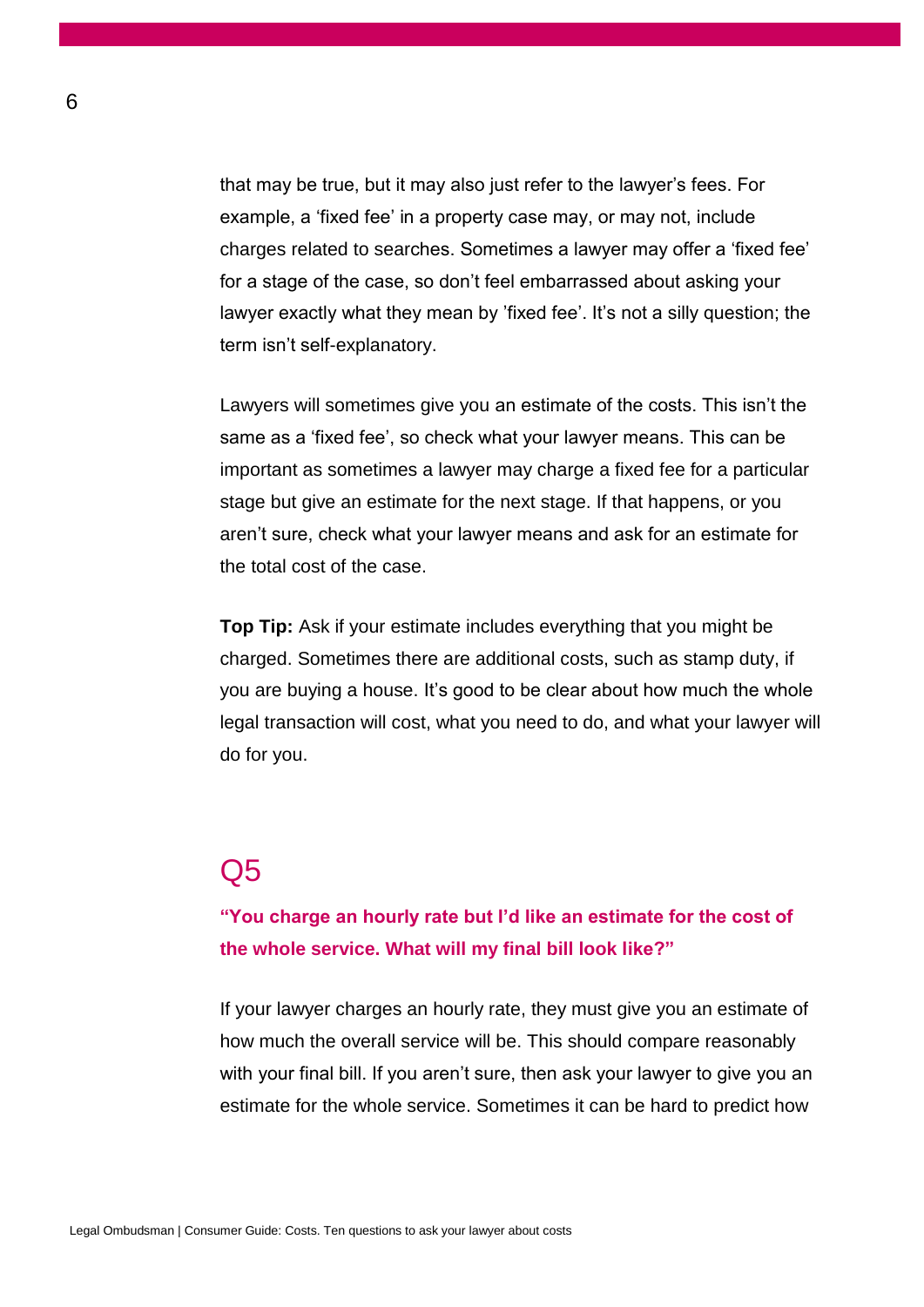much it will all cost. Ask so you know how certain the estimate is. Having a range of costs might be more helpful than a single number, which could shift up or down. The important thing is to understand how much the total bill could be.

You are entitled to ask the lawyer to set a limit on the costs. This means your lawyer has to check that you are happy to continue if the spend approaches the agreed threshold. Setting a limit can help you make sure you don't spend more than you can afford.

Ask questions to understand exactly when the clock starts. For example, if you call your lawyer for an update on your case will you be charged for the call? Ask if, and how, your lawyer rounds up their charges. Many lawyers charge in six minute blocks – check if that's how your lawyer works. Make sure you feel comfortable with the way they charge.

As with 'fixed fees', ask if there are any other costs that won't be covered in the hourly rate.

**Top Tip:** Don't just ask how much the hourly rate is. Ask for an estimate of how many hours it will take and what's included. Also ask what might cause it to change and see how likely this is. Sometimes you'll be given a range for the costs, but this will help you budget and know where you stand.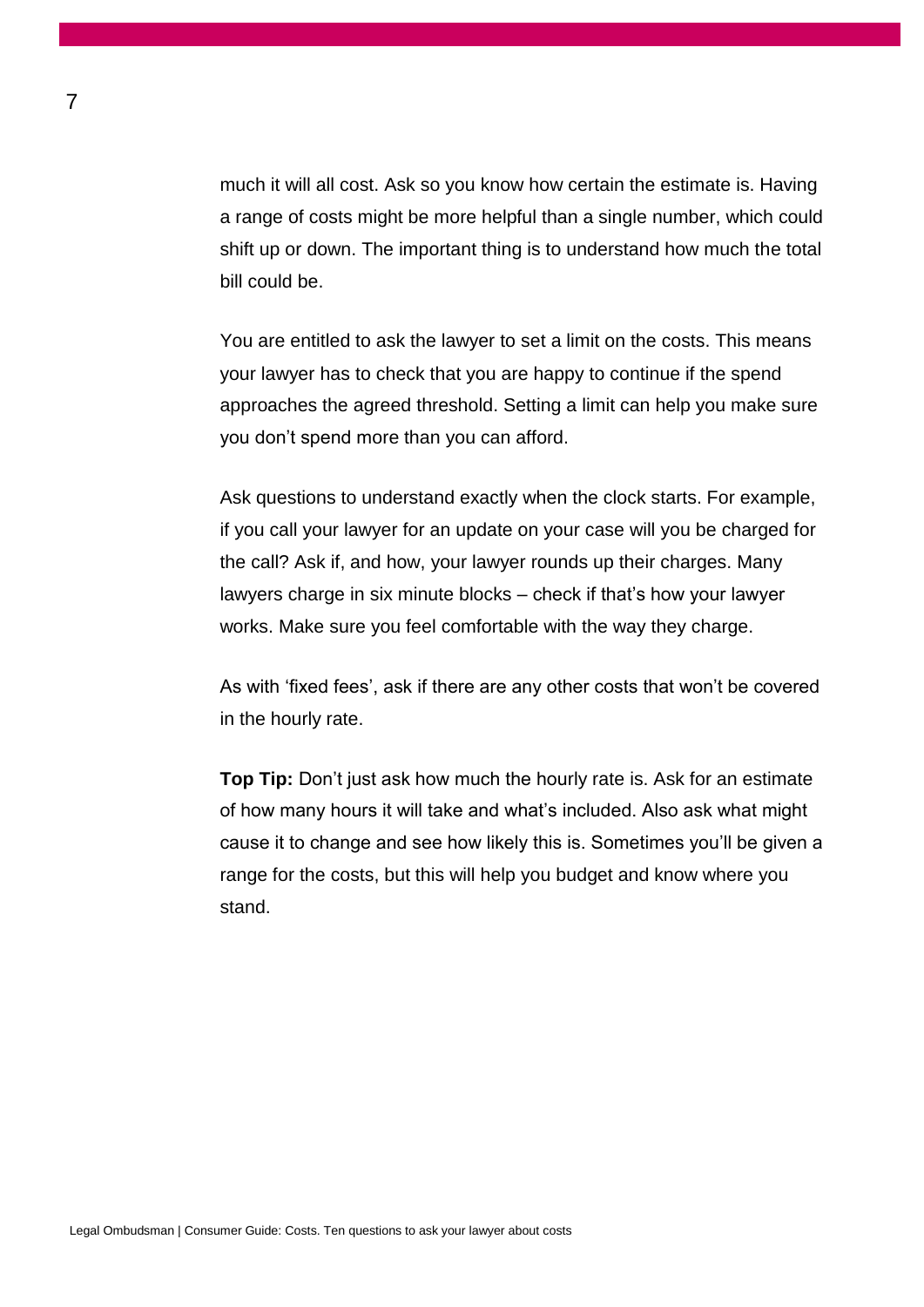#### Q6

#### **"Could my costs change? How will you let me know if they do?"**

Don't just ask how much the hourly rate is. Ask for an estimate of how many hours it will take and what's included. Also ask what might cause it to change and see how likely the times you'll be given a range for the costs, but this will help you budget and know where you stand.

There may be circumstances where costs do change. This is most likely if new information or developments make a case more difficult. For example, in a divorce case much is dependent on the other person's cooperation to resolve it quickly. Even if both people intend to behave amicably, sometimes that resolve breaks down. If your costs look like they are changing, ask your lawyer about it. In general, your lawyer should tell you as soon as they are aware of any changes, but you don't have to wait to ask for an explanation. Another option is to ask, when you choose your lawyer, if their original estimate is likely to be breached. If you have agreed a spending limit (see question 5), then your lawyer should stop work until you confirm that you want to continue.

If a case gets complicated even a 'fixed fee' arrangement can change. Your lawyer should explain when this might happen and also set out the terms and conditions in your client care letter. Make sure you understand and ask if there is a 'get out' clause to say if additional costs can be charged.

Remember, you always have options, even in the middle of a legal transaction. If there is a big hike in the costs of using a lawyer, then your lawyer should tell you about them and let you know what your options are. You could use a different specialist who might cost less but take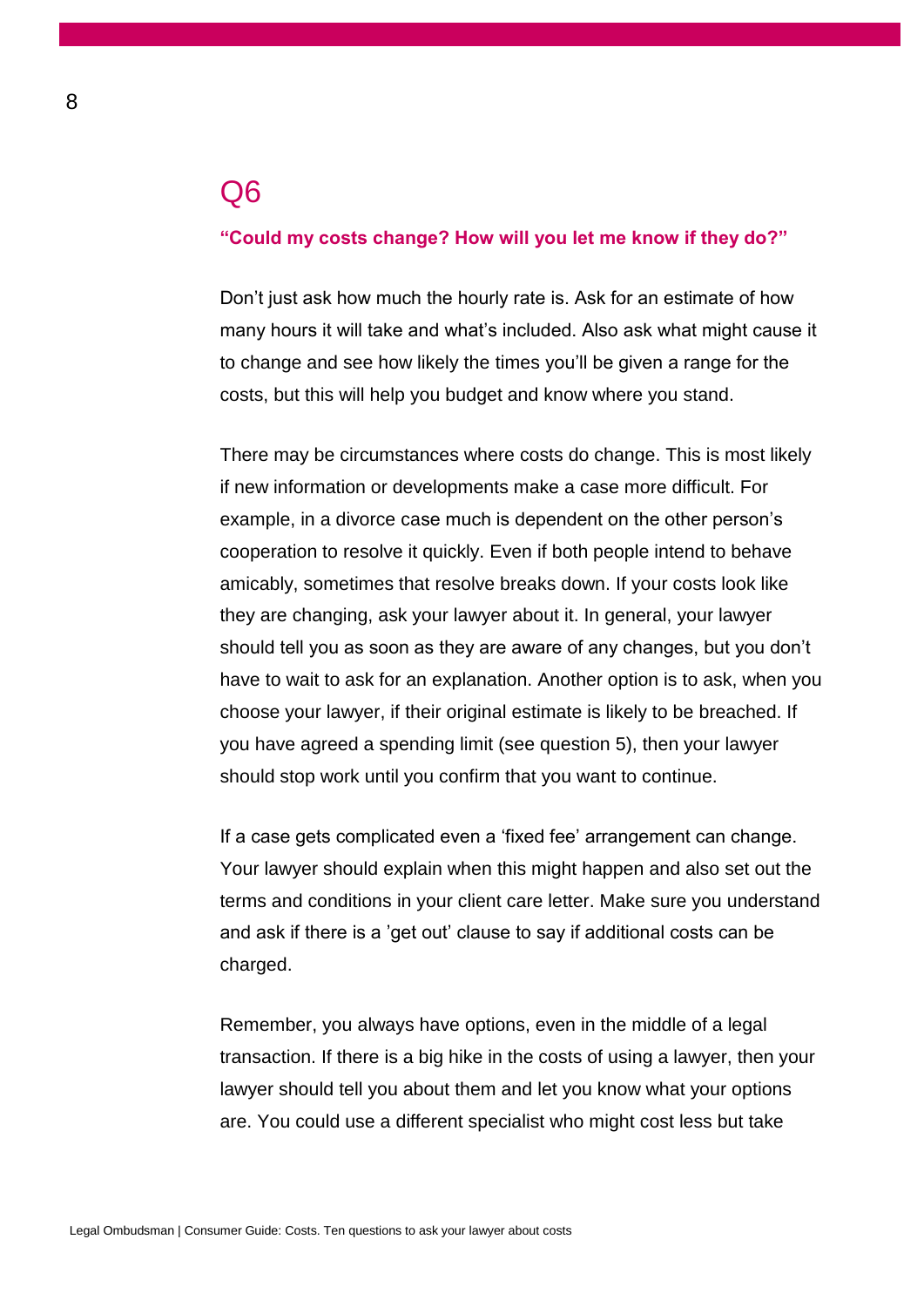longer, or only use email to contact your lawyer. There might also be some stages in the process that can be missed out. Ask your lawyer how you can work with them to reduce costs.

**Top Tip:** Cost changes may not always mean an increase. If an estimate was based on the chance that it might get complicated, but ends up being simpler than first thought, then the price should go down. Make sure your lawyer talks to you throughout your case so you understand your final bill and can check you aren't being overcharged.

### $O<sub>7</sub>$

#### **"Are there any extra costs?"**

This really is a catch-all question to help you budget for your service. You are basically asking your lawyer if they have given you all the information they reasonably can to make sure there aren't any nasty surprises in the future. Examples of the sort of information this question might raise are additional costs for things like expert reports (such as from a doctor), or photocopying. Some firms use premium rate phone numbers, which could add unexpected costs to the final amount you spend for your service. Use these examples as a prompt to discuss this issue. Your lawyer should also tell you if you are likely to incur any bank charges. For example, you might need to make a CHAPs payment (same day electronic transfer) which can cost over £20 in a property transaction.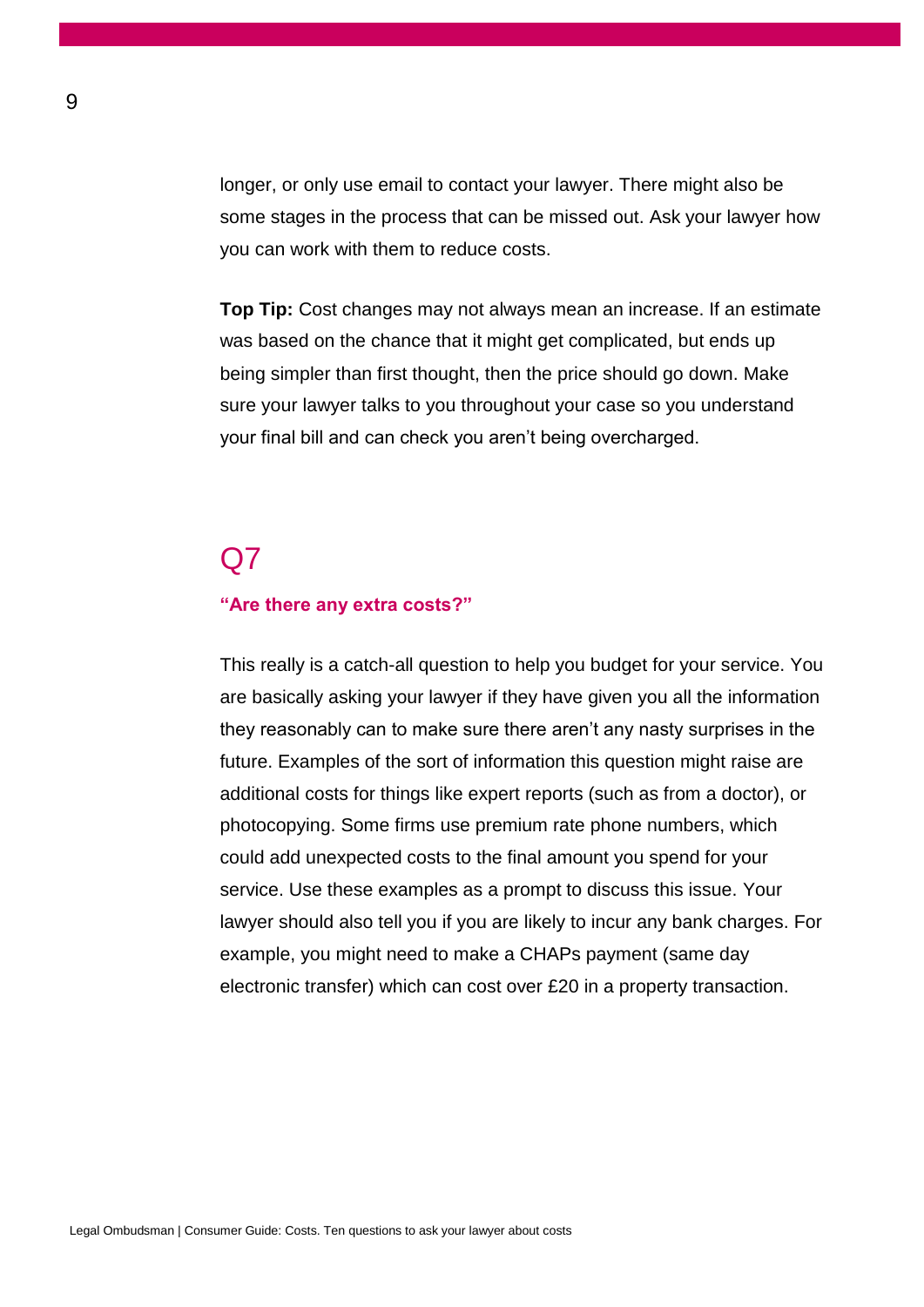Finally, don't forget to check if your estimate is inclusive of VAT. Your lawyer should tell you, but check so that you don't get a higher bill than you're expecting.

#### Q8

#### **"Can I get help with the cost of my legal service?"**

A lawyer should always talk to you about how the service will be paid for and discuss options such as insurance or membership of a union that might help cover the costs. There can be some fine-print with different insurance options that you need to understand, so ask lots of questions to make sure you know what you are signing up to. Some insurances, like 'after the event' or 'before the event' insurance, could cover you for some things but not for others. Ask your lawyer for more information.

If you receive benefits or are on a low income you might qualify for help that may reduce or cover all of your costs. There are different programmes for different types of help but the best known is legal aid, which provides free legal advice from lawyers who are registered with the service. Even if your lawyer isn't registered to provide legal aid they should tell you about it so you have the option of going to a lawyer who can.

If you want to know more about help with legal costs, organisations such as the Citizens Advice Bureau can give you free information and advice. Contact CAB by phone on 08444 111 444 or visitwww.citizensadvice.org.uk.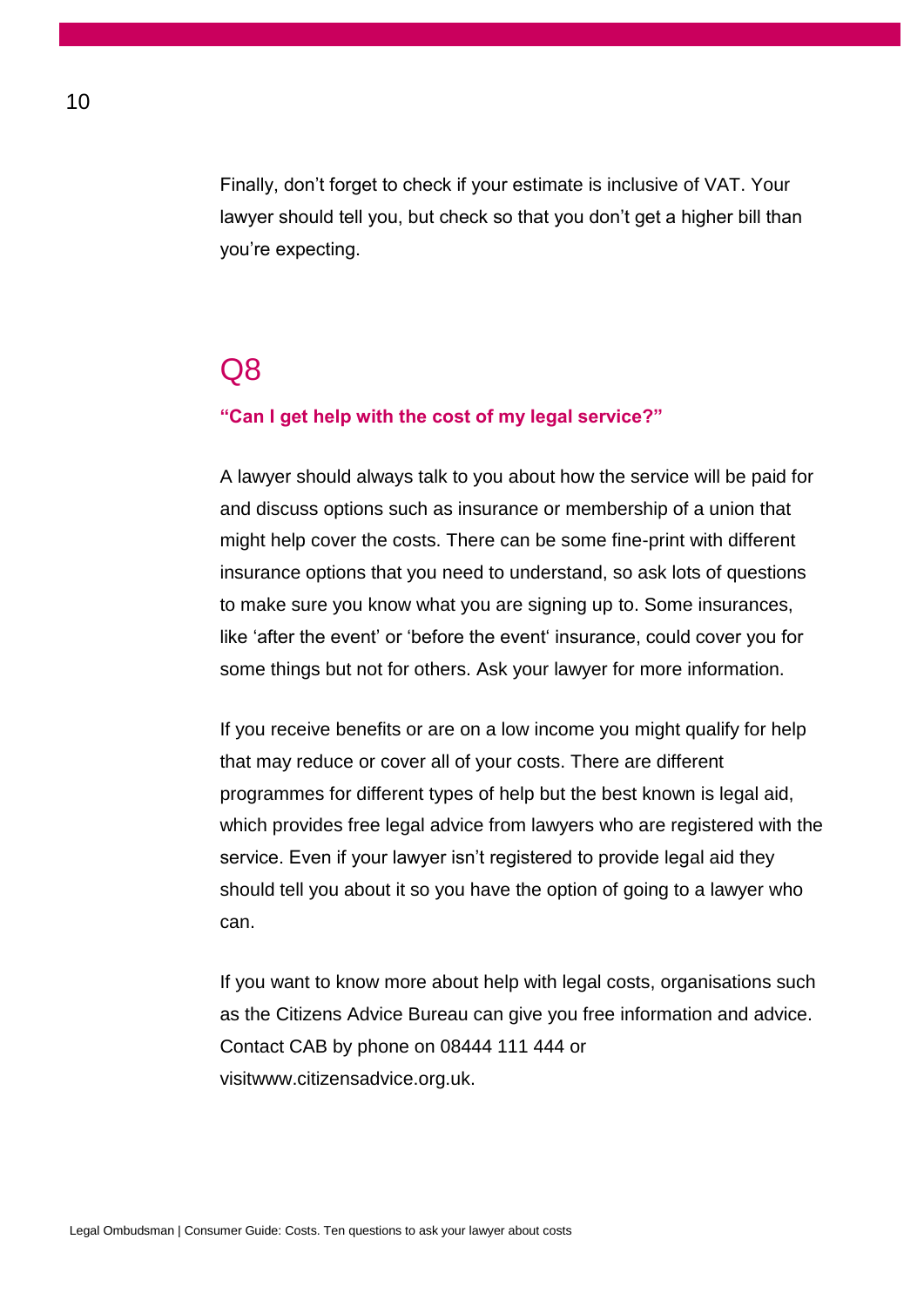#### Q9

**"When will I be billed and how long will I have to pay? Do you offer payment options?"**

A lawyer should give you clear information on their billing process and offer reasonable time for you to make payments. They should also let you know if there are penalty charges if you don't pay on time. You may be asked to pay some money at the start either to cover certain expenses or as an advance payment of fees. Lawyers aren't obliged to offer you payment options, but some may be willing to negotiate. Asking the question might help you find a lawyer whose service fits your personal circumstances.

**Top Tip:** If your lawyer is holding any payments, they must be kept in a separate client account. You should be paid a fair and reasonable amount of interest on it.

# Q10

#### **"What happens if I disagree with the amount I've been charged?"**

Your lawyer should tell you their approach to resolving billing disagreements. Every lawyer should have a complaints handling system in place, so find out how their system works. You should not be charged by a lawyer for looking at your complaint – it is very poor service if they do. When you appoint a lawyer they are also obliged to let you know about the Legal Ombudsman, who can help you to resolve your complaint if you and your lawyer can't reach an agreement.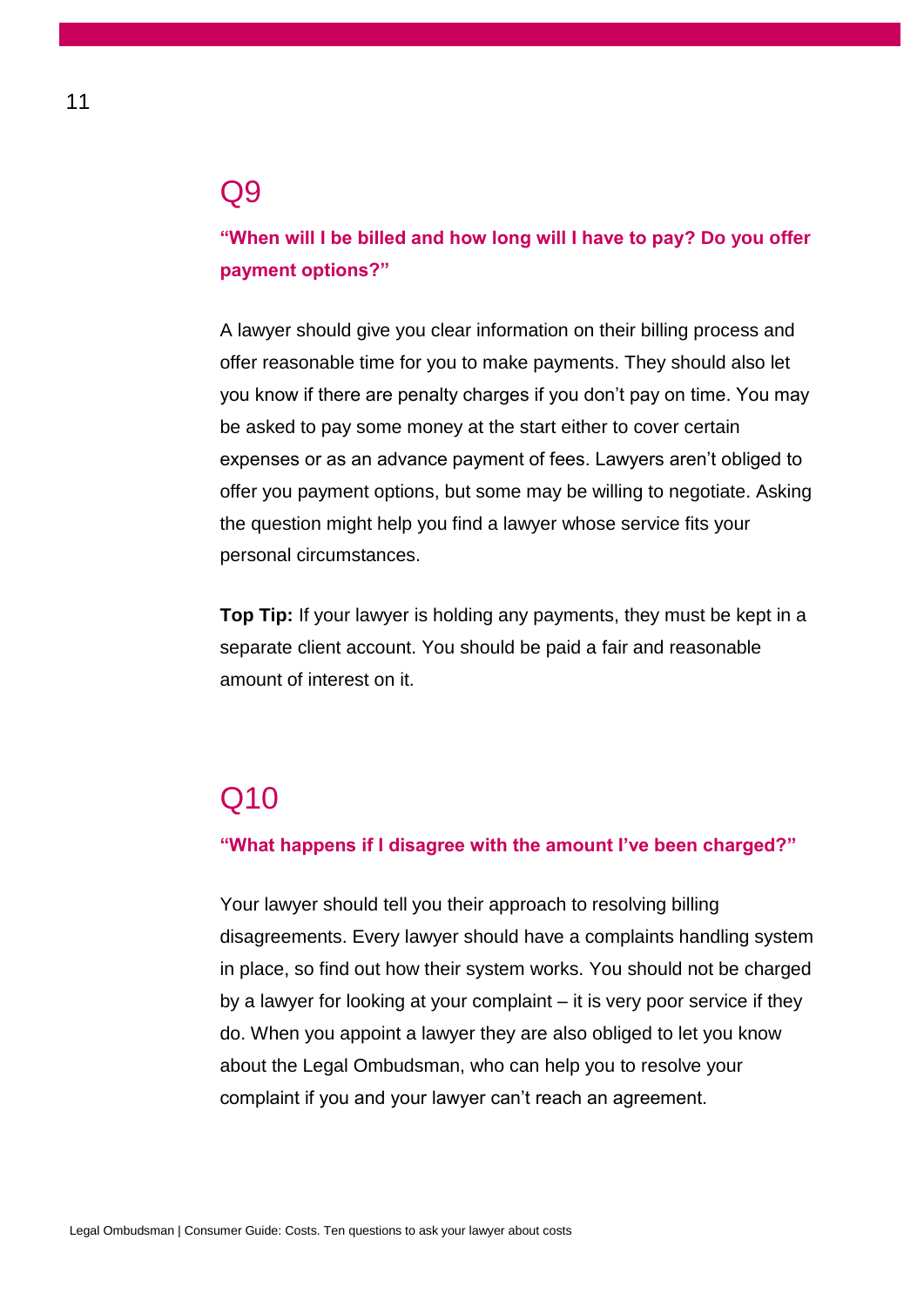**Top Tip:** Lawyers shouldn't charge for looking at a complaint you have made against them. If you are unhappy with the outcome of their investigation into a complaint you've made, you can contact the Legal Ombudsman for advice.

### About us

We are the Legal Ombudsman, an independent organisation with official powers to resolve complaints about legal services.

We are completely impartial and don't take sides. When we receive a complaint, we look at all the facts so we can reach an outcome that is fair for everyone involved. If we decide the service you received was unsatisfactory, we can make sure your lawyer or law firm puts it right.

Our service is free to consumers.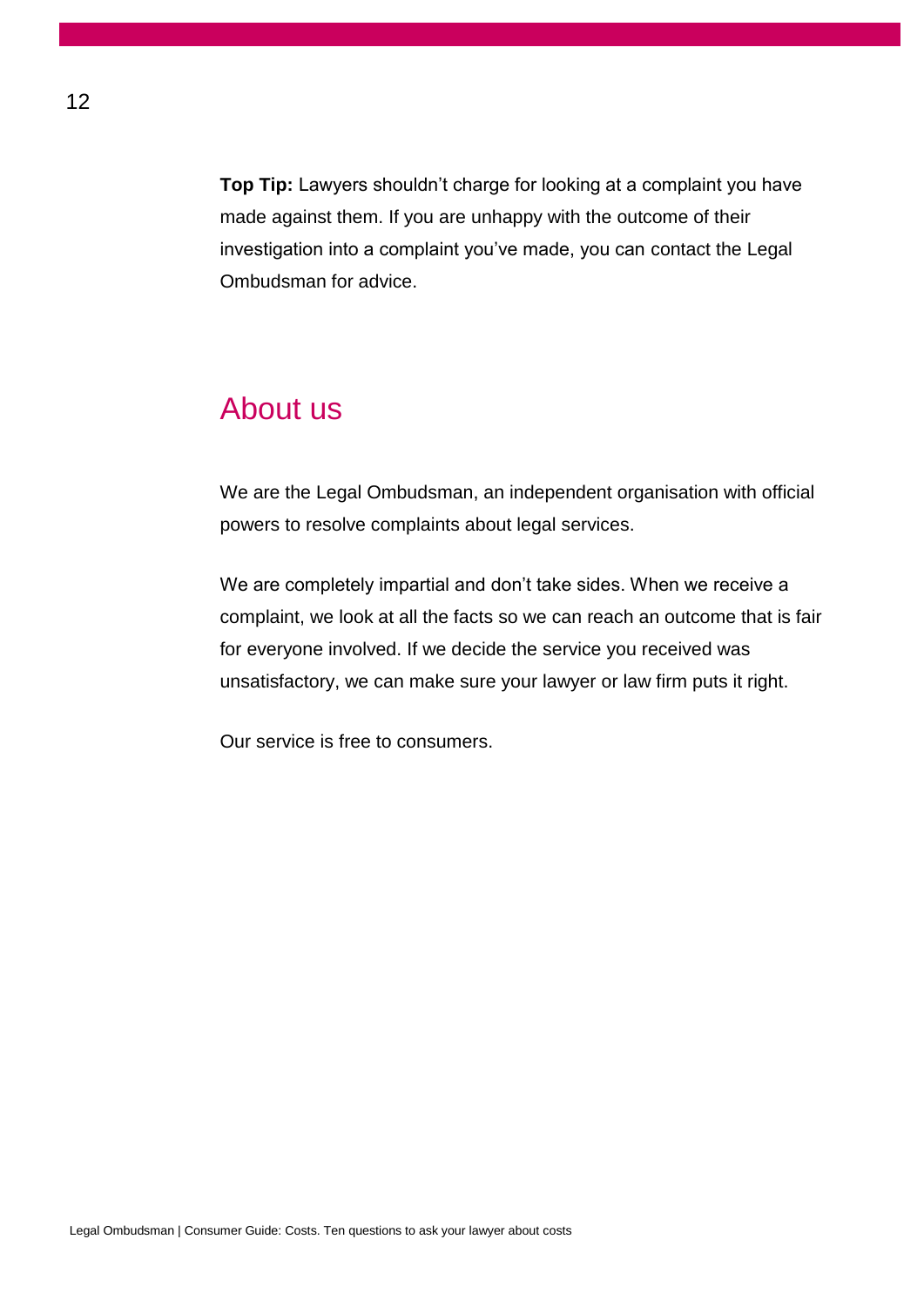# Terms Explained

| <b>Fixed fees</b>                           | A fixed price which may just cover your<br>lawyer's fee or may include other<br>elements of the service.                                                                                                                                                           |
|---------------------------------------------|--------------------------------------------------------------------------------------------------------------------------------------------------------------------------------------------------------------------------------------------------------------------|
| <b>Hourly rate</b>                          | Here, the lawyer is paid at an agreed<br>hourly rate for the time they work on<br>your case.                                                                                                                                                                       |
| <b>Conditional fee</b><br>arrangement (CFA) | Known as 'no win, no fee' arrangements.<br>If you lose, you won't, in general, have<br>to pay your lawyer's fees, but may need<br>to pay some out of pocket expenses<br>such as barrister's fees or court fees.<br>See page 4 for more details.                    |
| <b>Contingency fees</b>                     | If your lawyer agrees to represent you<br>under a contingency fee agreement,<br>they will be able to claim a percentage of<br>any money they win on your behalf plus<br>expenses. The fee percentage must be<br>agreed in advance. See page 4 for more<br>details. |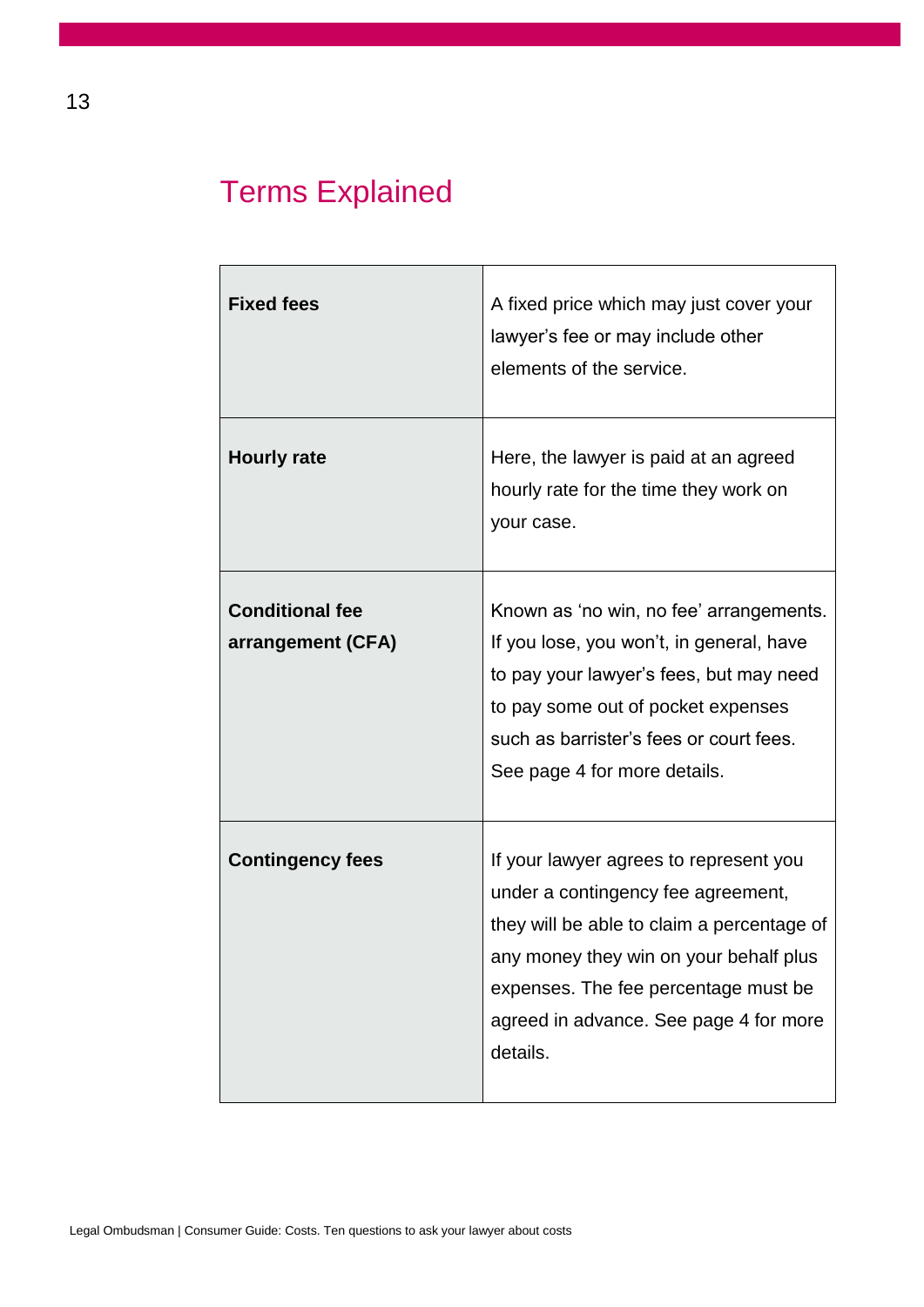| <b>Disbursements</b> | These are expenses the lawyer has paid    |
|----------------------|-------------------------------------------|
|                      | on your behalf, for example, fees paid to |
|                      | court and barristers' fees.               |
|                      |                                           |

If you aren't happy with your lawyer's final response you have up to six months to bring your complaint to us.

We will accept complaints up to six years from the date of act/omission, or three years from when the complainant should have known about the complaint. However, this limit has been introduced gradually starting from 6 October 2010. If the problem happened earlier than that, you must not have been aware of it before 6 October 2010.